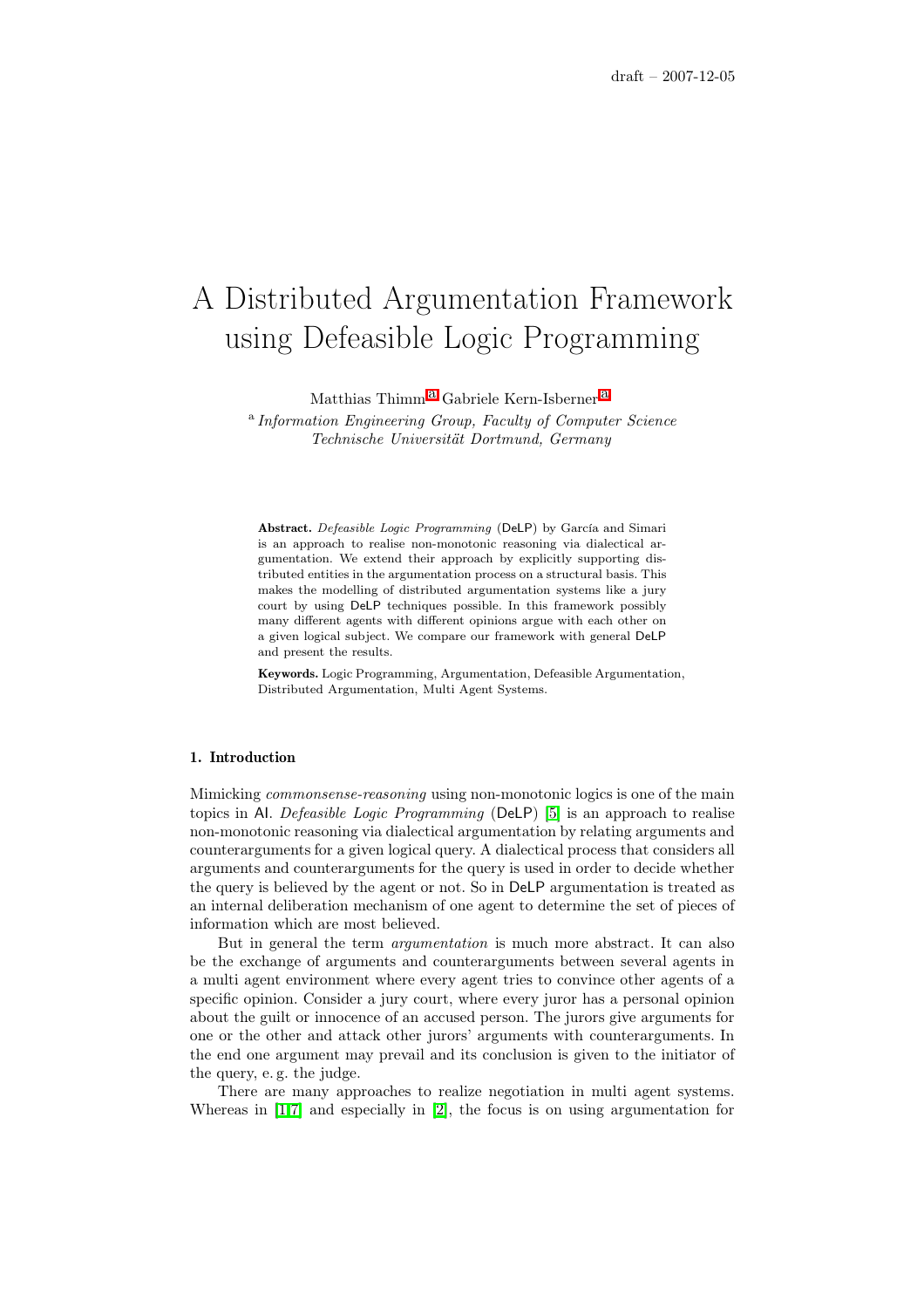persuasion, in this paper we use argumentation to reach a common conclusion of a group of agents. Considering the jury court it is reasonable to assume that there are jurors who are less competent in jurisdiction than others. However it is the main goal to reach an agreement regarding the given case rather than unifying the jurors beliefs.

This paper proposes and discusses an approach for a distributed system which provides the capability of argumentation using the notions of DeLP. In this system agents exchange arguments and counterarguments in order to answer queries given from outside the system. The framework establishes a border between its interior and exterior as from outside the system it is seen as a general reasoning engine. Internally this reasoning is accomplished by defeasible argumentation where every agent tries to support or defeat the given query by generating arguments for or against it and by generating counterarguments against other agents' arguments. In the end the most plausible argument prevails and its conclusion is the answer to the original query.

The rest of this paper is structured as follows: in Section 2 we give a brief overview on DeLP. In Section 3 a framework for modelling distributed argumentation using DeLP is proposed. Section 4 compares the framework with general DeLP and in Section 5 we conclude.

#### <span id="page-1-1"></span>2. Defeasible Argumentation

Defeasible Logic Programming (DeLP) [\[5\]](#page-11-0) is a logic programming language which is capable of modelling defeasible knowledge. With the use of a defeasible argumentation process it is possible to derive conclusive knowledge.

The basic elements of DeLP are facts and rules. The set of rules is divided into strict rules, i. e. rules which derive certain knowledge, and defeasible rules, i. e. rules which derive uncertain or defeasible knowledge. We use a first-order language without function symbols except constants, so let  $\mathfrak L$  be a set of literals, where a literal h is atom A or a negated atom  $\neg A$ , where the symbol  $\neg$  represents the strong logic negation. Overlining will be used to denote the complement of a literal with respect to strong negation, i.e. it is  $\overline{p} = \neg p$  and  $\overline{\neg p} = p$  for a ground atom p.

**Definition 1** (Fact, strict rule, defeasible rule). A fact is a literal  $h \in \mathcal{L}$ . A strict rule is an ordered pair  $h \leftarrow B$ , where  $h \in \mathfrak{L}$  and  $B \subseteq \mathfrak{L}$ . A defeasible rule is an ordered pair  $h \sim B$ , where  $h \in \mathfrak{L}$  and  $B \subseteq \mathfrak{L}$ .

A defeasible rule is used to describe uncertain knowledge as in "birds fly". We use the functions  $body/1$  and  $head/1$  to refer to the head resp. body of a defeasible or strict rule.

**Definition 2** (Defeasible Logic Program). A Defeasible Logic Program  $\mathcal{P} = (\Pi, \Delta)$ , abbreviated de.l.p., consists of a (possibly infinite) set  $\Pi$  of facts and strict rules and of a (possibly infinite) set  $\Delta$  of defeasible rules.

<span id="page-1-0"></span>**Example 1** ([\[5\]](#page-11-0), example 2.1). Let  $\mathcal{P} = (\Pi, \Delta)$  be given by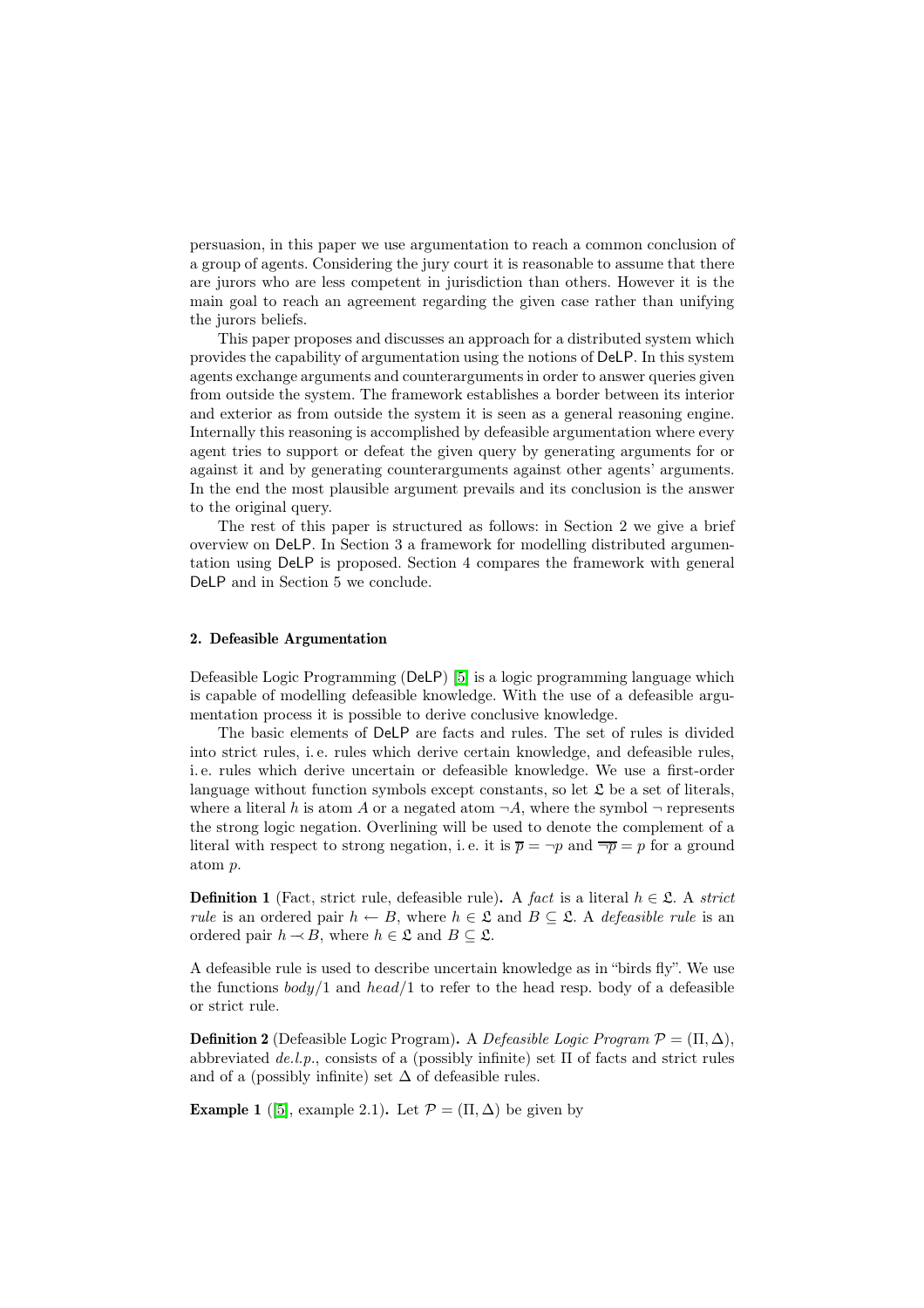Π = chicken(tina) scared(tina) penguin(tweety) (bird(X) ← chicken(X)) bird(X) ← penguin(X)) (¬flies(X) ← penguin(X) , ∆ = flies(X) −bird(X) ¬flies(X) −chicken(X) flies(X) −chicken(X), scared(X) nests\_in\_trees(X) − flies(X) .

In the following examples we abbreviate the above predicates by their first letters, e. g. in the following the predicate  $c/1$  stands for  $chicken/1$ .

A de.l.p.  $\mathcal{P} = (\Pi, \Delta)$  describes the beliefbase of an agent and therefore contains not all of its beliefs. With the use of strict and defeasible rules it is possible to derive other literals, which may be in the agent's state of belief.

**Definition 3** (Defeasible Derivation). Let  $\mathcal{P} = (\Pi, \Delta)$  be a de.l.p. and let  $h \in \mathcal{L}$ . A (defeasible) derivation of h from P, denoted  $\mathcal{P} \setminus h$ , consists of a finite sequence  $h_1, \ldots, h_n = h$  of literals  $(h_i \in \mathfrak{L})$  such that  $h_i$  is a fact  $(h_i \in \Pi)$  or there exists a strict or defeasible rule in  $P$  with head  $h_i$  and body  $b_1, \ldots, b_k$ , where every  $b_l$  $(1 \leq l \leq k)$  is an element  $h_j$  with  $j < i$ . Let  $\mathcal{F}(\mathcal{P})$  denote the set of all literals that have a defeasible derivation from P.

If the derivation of a literal  $h$  only uses strict rules, the derivation is called a *strict* derivation.

As facts and strict rules describe strict knowledge, it is reasonable to assume Π to be non-contradictory, i. e. there are no derivations for complementary literals from Π only. But if  $\Pi \cup \Delta$  is contradictory (denoted  $\Pi \cup \Delta \models \bot$ ), then there exist defeasible derivations for two complementary literals.

**Definition 4** (Argument, Subargument). Let  $h \in \mathcal{L}$  be a literal and let  $\mathcal{P} = (\Pi, \Delta)$ be a de.l.p..  $\langle A, h \rangle$  is an argument for h, iff  $A \subseteq \Delta$ , there exists a defeasible derivation of h from  $\mathcal{P}' = (\Pi, \mathcal{A})$ , the set  $\Pi \cup \mathcal{A}$  is non-contradictory and  $\mathcal{A}$  is minimal with respect to set inclusion. The literal  $h$  will be called *conclusion* and the set A will be called *support* of the argument  $\langle A, h \rangle$ . An argument  $\langle B, q \rangle$  is a subargument of an argument  $\langle A, h \rangle$ , iff  $\mathcal{B} \subseteq \mathcal{A}$ .

**Example 2.** In the de.l.p.  $\mathcal{P}$  from Example [1](#page-1-0) the literal  $f(tina)$  has the two arguments:  $\{\{f(tina) \rightarrow b(tina)\}, f(tina)\}$  and  $\{\{f(tina) \rightarrow c(tina), s(tina)\}\}$  $f(tina)$ .

**Definition 5** (Disagreement). Let  $\mathcal{P} = (\Pi, \Delta)$  be a de.l.p.. Two literals h and  $h_1$ disagree, iff the set  $\Pi \cup \{h, h_1\}$  is contradictory.

Two complementary literals p und  $\neg p$  disagree trivially, because for every de.l.p.  $\mathcal{P} = (\Pi, \Delta)$  the set  $\Pi \cup \{p, \neg p\}$  is contradictory. But two literals which are not contradictory, can disagree either. For  $\Pi = \{(\neg h \leftarrow b), (h \leftarrow a)\}\$ the literals a and b disagree, because  $\Pi \cup \{a, b\}$  is contradictory.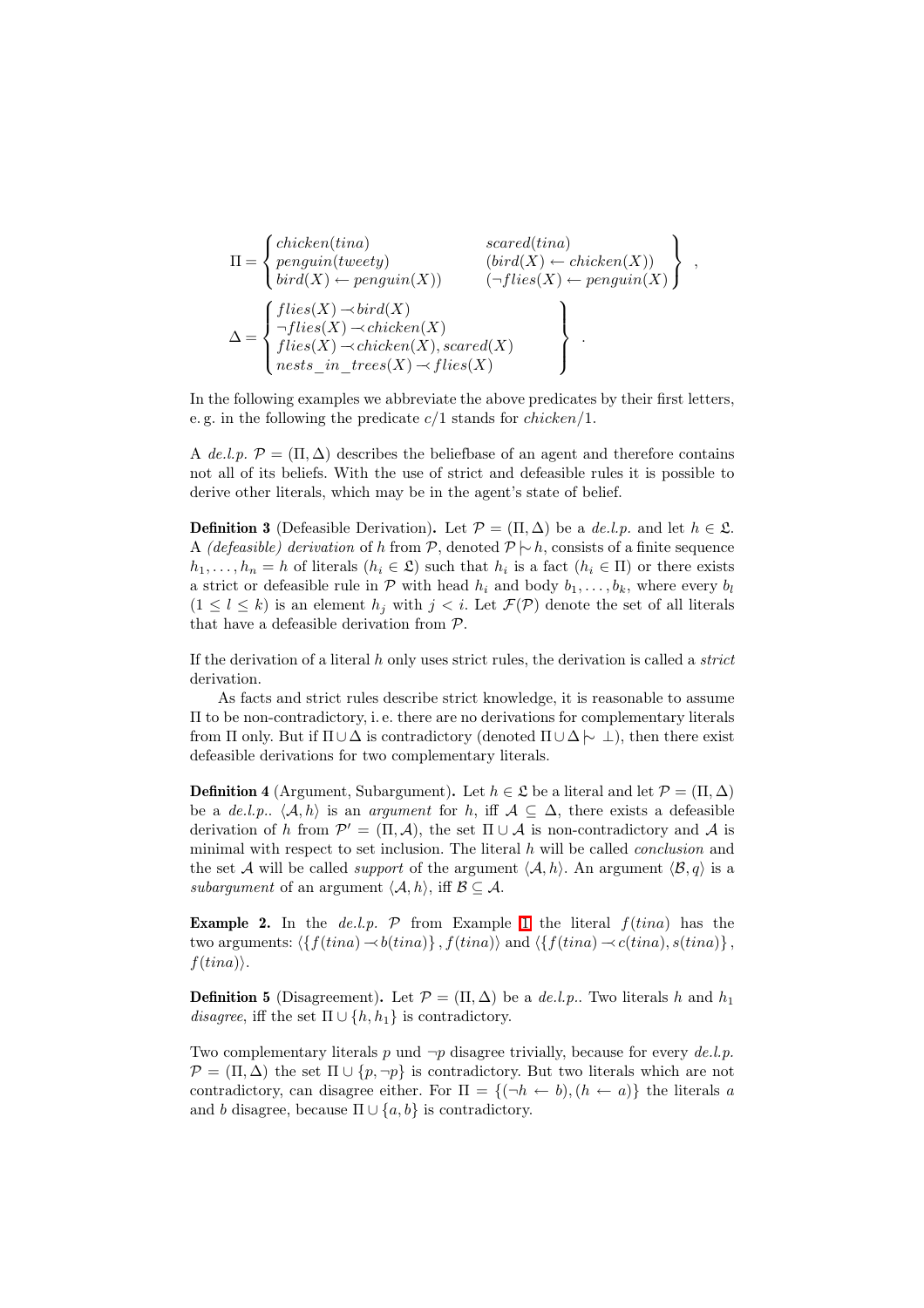**Definition 6** (Counterargument). An argument  $\langle A_1, h_1 \rangle$  is a *counterargument* to an argument  $\langle A_2, h_2 \rangle$  at a literal h, iff there exists a subargument  $\langle A, h \rangle$  of  $\langle A_2, h_2 \rangle$ , such that h and  $h_1$  disagree.

If  $\langle A_1, h_1 \rangle$  is a counterargument to  $\langle A_2, h_2 \rangle$  at a literal h, then the subargument  $\langle A, h \rangle$  of  $\langle A_2, h_2 \rangle$  is called the *disagreement subargument*. If  $h = h_2$ , then  $\langle A_1, h_1 \rangle$ is called a *direct attack* on  $\langle A_2, h_2 \rangle$  and *indirect attack*, otherwise.

**Example 3.** In  $P$  from Example [1](#page-1-0) there is  $\langle {\neg f(tina) \neg c(tina)} \rangle$ ,  $\neg f(tina)$  a direct attack to  $\{f(tina) \rightarrow b(tina)\}, f(tina)\}.$  Furthermore  $\{\neg f(tina) \rightarrow c(tina)\},$  $\neg f(tina)$  is an indirect attack on  $\langle \{(n(tina) \rightarrow f(tina)),(f(tina) \rightarrow b(tina))\}\rangle$  $n(tina)$  with the disagreement subargument  $\langle \{ (f(tina) \rightarrow b(tina)) \}, f(tina) \rangle$ .

A central aspect of defeasible argumentation is a formal comparison criterion among arguments. For some examples of preference criterions see [\[5\]](#page-11-0). For the rest of this paper we use an abstract preference criterion  $\succ$  defined as follows.

**Definition 7** (Preference Criterion  $\succ$ ). A preference criterion among arguments is an irreflexive, antisymmetric relation and will be denoted by ≻. If  $\langle A_1, h_1 \rangle$ and  $\langle A_2, h_2 \rangle$  are arguments,  $\langle A_1, h_1 \rangle$  will be *strictly preferred* over  $\langle A_2, h_2 \rangle$ , iff  $\langle \mathcal{A}_1, h_1 \rangle \succ \langle \mathcal{A}_2, h_2 \rangle.$ 

Example 4. A possible preference relation among arguments is Generalized Specificty [\[8\]](#page-11-4). According to this criterion an argument is preferred to another argument, iff the former one is more specific than the latter, i. e. (informally) iff the former one uses more facts or less rules. For example,  $\langle {c \prec a, b} \rangle$ , c) is more specific than  $\langle \{\neg c \rightarrow a\}, \neg c \rangle$ . For a formal definition see [\[8](#page-11-4)[,5\]](#page-11-0).

 $As \succ$  is antisymmetric by definition, there cannot be an equipreference among an argument and its counterargument. So we only have to consider the cases, that one argument is better than the other or that two arguments are incomparable with ≻.

**Definition 8** (Defeater). An argument  $\langle A_1, h_1 \rangle$  is a *defeater* of an argument  $\langle A_2, h_2 \rangle$ , iff there is a subargument  $\langle A, h \rangle$  of  $\langle A_2, h_2 \rangle$ , such that  $\langle A_1, h_1 \rangle$  is a counterargument of  $\langle A_2, h_2 \rangle$  at literal h and either  $\langle A_1, h_1 \rangle \succ \langle A, h \rangle$  (proper defeat) or  $\langle A_1, h_1 \rangle \not\succ \langle A, h \rangle$  and  $\langle A, h \rangle \not\succ \langle A_1, h_1 \rangle$  (blocking defeat).

When considering sequences of arguments, then the definition of defeat is not sufficient to describe a conclusive argumentation line. Defeat only takes an argument and its counterargument into consideration, but disregards preceeding arguments. But we expect also properties like non-circularity or concordance from an argumentation sequence. See [\[5\]](#page-11-0) for a more detailed description of acceptable argumentation lines.

**Definition 9** (Acceptable Argumentation Line). Let  $\mathcal{P} = (\Pi, \Delta)$  be a de.l.p. and let  $\Lambda = [\langle A_1, h_1 \rangle, \ldots, A_n, h_n]$  be a sequence of arguments.  $\Lambda$  is called *acceptable* argumentation line, iff 1.)  $\Lambda$  is a finite sequence, 2.) every argument  $\langle A_i, h_i \rangle$  with  $i > 1$  is a defeater of his predecessor  $\langle A_{i-1}, h_{i-1} \rangle$  and if  $\langle A_i, h_i \rangle$  is a blocking defeater of  $\langle A_{i-1}, h_{i-1} \rangle$  and  $\langle A_{i+1}, h_{i+1} \rangle$  exists, then  $\langle A_{i+1}, h_{i+1} \rangle$  is a proper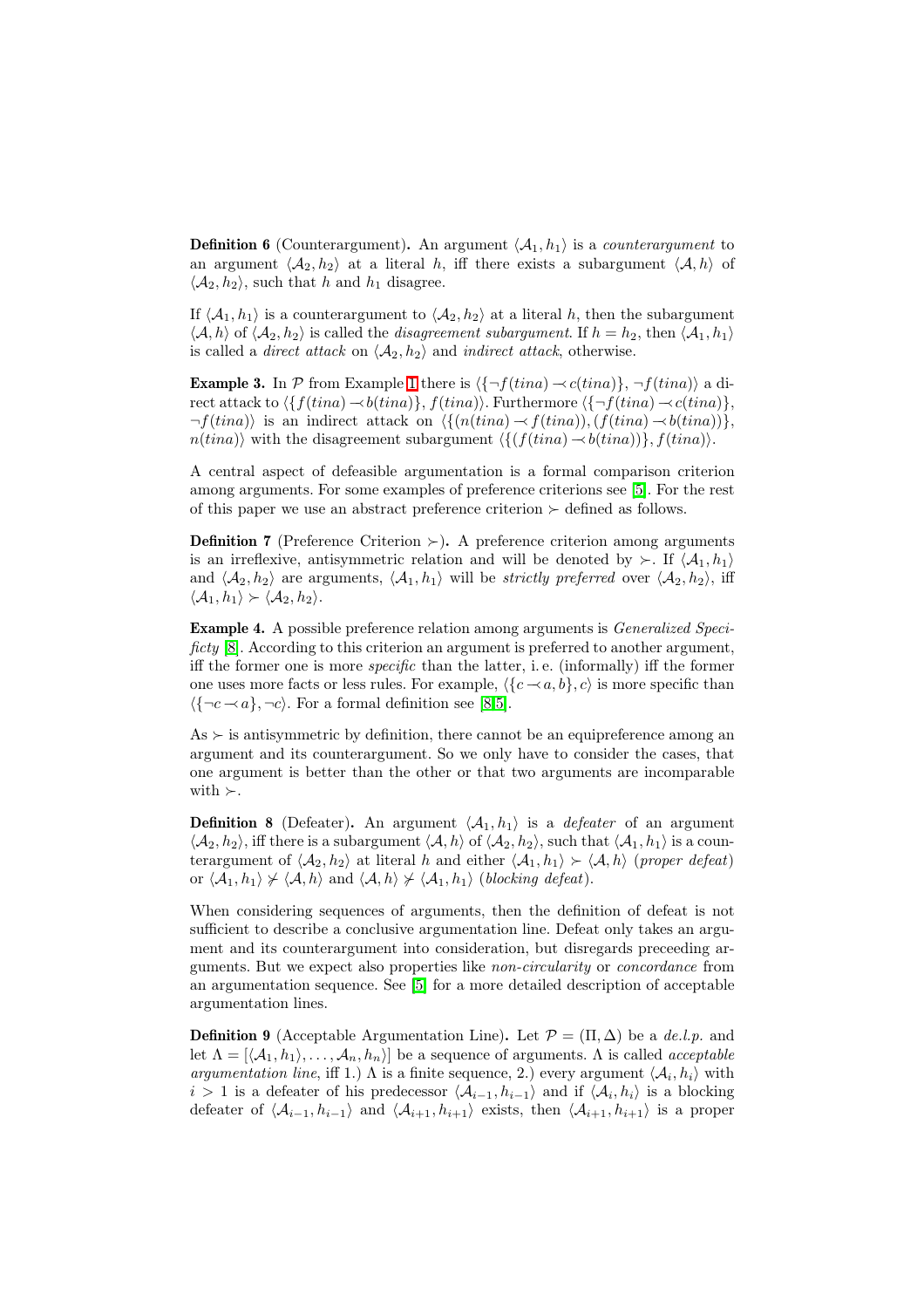defeater of  $\langle A_i, h_i \rangle$ , 3.)  $\Pi \cup A_1 \cup A_3 \cup \ldots$  is non-contradictory (*concordance of* supporting arguments), 4.)  $\Pi \cup A_2 \cup A_4 \cup \ldots$  is non-contradictory (*concordance* of interfering arguments), and 5.) no argument  $\langle A_k, h_k \rangle$  is a subargument of an argument  $\langle A_i, h_i \rangle$  with  $i < k$ .

Let  $+$  denote the concatenation of argumentation lines and arguments, e.g.  $[\langle A_1, h_1 \rangle, \ldots, \langle A_n, h_n \rangle] + \langle B, h \rangle$  stands for  $[\langle A_1, h_1 \rangle, \ldots, \langle A_n, h_n \rangle, \langle B, h \rangle]$ .

In DeLP a literal h is *warranted*, if there exists an argument  $\langle A, h \rangle$  which is non-defeated in the end. To decide whether  $\langle A, h \rangle$  is defeated or not, every acceptable argumentation line starting with  $\langle A, h \rangle$  has to be considered.

<span id="page-4-0"></span>**Definition 10** (Dialectical Tree). Let  $\langle A_0, h_0 \rangle$  be an argument of a de.l.p. P =  $(\Pi, \Delta)$ . A *dialectical tree* for  $\langle A_0, h_0 \rangle$ , denoted  $\mathcal{T}_{\langle A_0, h_0 \rangle}$ , is defined by

- 1. The root of T is  $\langle A_0, h_0 \rangle$ .
- 2. Let  $\langle A_n, h_n \rangle$  be a node in T and let  $\Lambda = [\langle A_0, h_0 \rangle, \ldots, \langle A_n, h_n \rangle]$  be the sequence of nodes from the root to  $\langle A_n, h_n \rangle$ . Let  $\langle B_1, q_1 \rangle, \ldots, \langle B_k, q_k \rangle$  be the defeaters of  $\langle A_n, h_n \rangle$ . For every defeater  $\langle B_i, q_i \rangle$  with  $1 \leq i \leq k$ , such that the argumentation line  $\Lambda' = [\langle A_0, h_0 \rangle, \ldots, \langle A_n, h_n \rangle, \langle B_i, q_i \rangle]$  is acceptable, the node  $\langle\mathcal{A}_n,h_n\rangle$  has a child  $\langle\mathcal{B}_i,q_i\rangle.$  If there is no such  $\langle\mathcal{B}_i,q_i\rangle,$ the node  $\langle A_n, h_n \rangle$  is a leaf.

In order to decide whether the argument at the root of a given dialectical tree is defeated or not, it is necessary to perform a bottom-up-analysis of the tree. There every leaf of the tree is marked "undefeated" and every inner node is marked "defeated", if it has at least one child node marked "undefeated". Otherwise it is marked "undefeated". Let  $\mathcal{T}^*_{\langle A,h\rangle}$  denote the marked dialectical tree of  $\mathcal{T}_{\langle A,h\rangle}$ .

**Definition 11** (Warrant). A literal  $h \in \mathcal{L}$  is *warranted*, iff there exists an argument  $\langle A, h \rangle$  for h, such that the root of the marked dialectical tree  $\mathcal{T}^*_{\langle A, h \rangle}$  is marked "undefeated". Then  $\langle A, h \rangle$  is a *warrant* for h.

If a literal h is a fact or has a strict derivation from a  $de.l.p.$ , then h is also warranted as there are no counterarguments for  $\langle \emptyset, h \rangle$ . Based on the notion of warrant, the answer behaviour of a DeLP-interpreter can be defined as follows.

<span id="page-4-1"></span>Definition 12 (Answers to queries). The answer of a DeLP-interpreter to a query h is defined as 1.) YES, iff h is warranted, 2.) NO, iff  $\overline{h}$  is warranted, 3.) UNDECIDED, iff neither h nor  $\overline{h}$  are warranted and 4.) UNKNOWN, iff  $h \notin \mathfrak{L}$ .

#### 3. Using Defeasible Logic Programming For a Distributed Environment

In an argumentation-based multi agent system (ArgMAS) several agents argue with each other about the truth value of a given logical sentence. In contrast to general DeLP the agents do not have knowledge about the beliefs of other agents and only react on their arguments. So as an ArgMAS consists of several components, the belief of an ArgMAS is divided among the components. Some belief can be seen as strict knowledge, that should be shared among all agents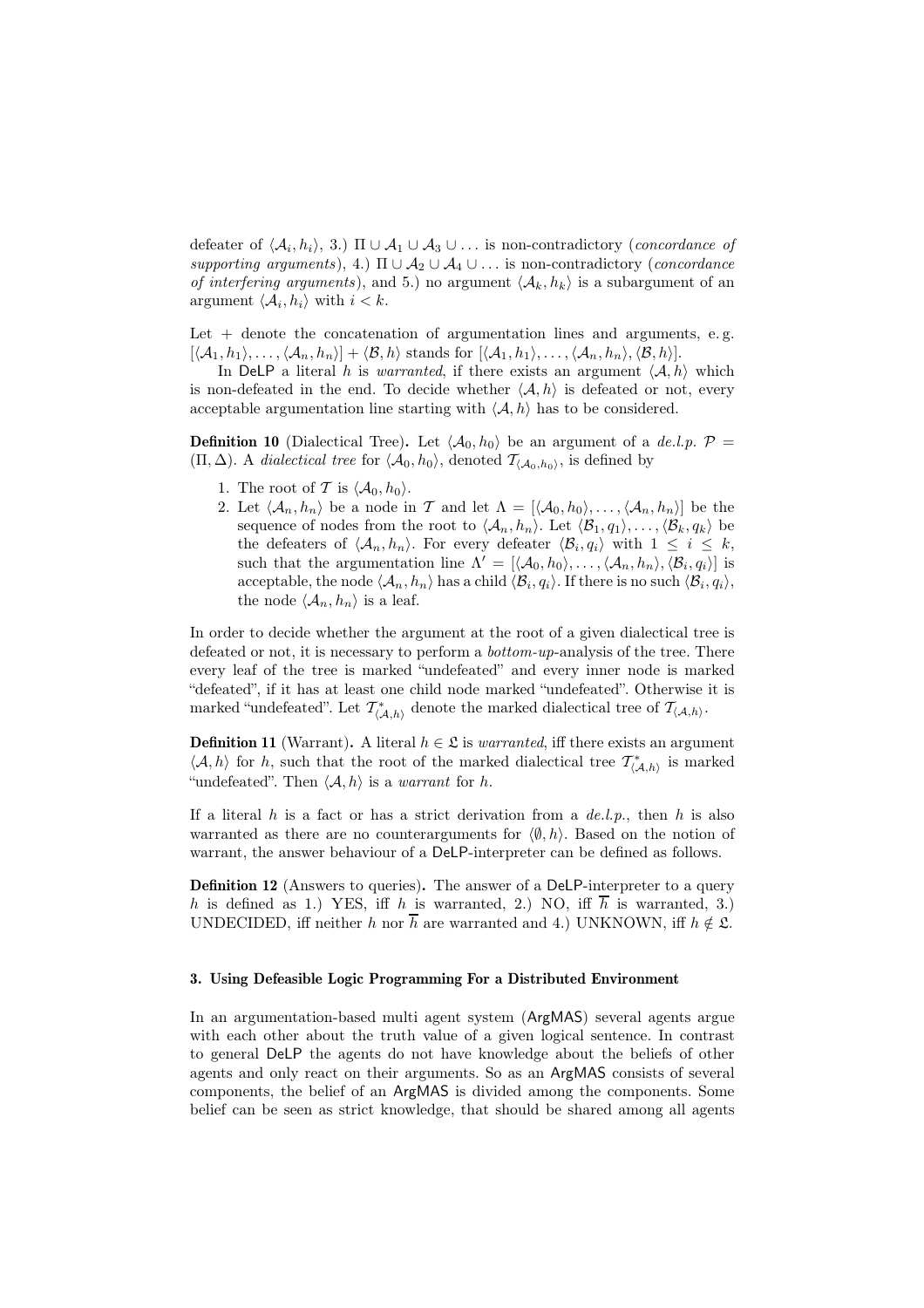of the system, e. g. knowledge about the current law or general facts as "every penguin is a bird". But every agent possesses also some individual beliefs like preferences or personal opinions, e.g. "if  $X$  is a gardener, then  $X$  is rather the murderer than anyone else". Thus the belief in an ArgMAS is divided into a *global* belief base and several local belief bases. An important constraint on belief bases is consistency. As the global belief base represents strict knowledge, it should be consistent in itself. Furthermore every local belief base should be consistent with the global belief base, as every agent's belief should not contradict with common knowledge, e.g. an agent should not argue that *john* is the murderer, if "*john* has an alibi" is strict knowledge. But as the opinions of different agents can differ, the union of all local belief bases and the global belief base can be inconsistent. The formal definition of belief bases will be given below.

#### 3.1. Overview

An ArgMAS takes a literal as a query, generates arguments with an internal deliberation mechanism and then returns a statement about acceptance or disproval.

In order to make a set of agents interact in a cooperative manner a coordination mechanism is needed. We use the centralized approach of organisational structuring [\[6\]](#page-11-5) to get the external communications of the systems separated from the internal deliberation and coordination. A special agent, called moderator, will be used as an interface of the system to the outside world and as contact for queries. Furthermore the moderator coordinates the argumentation process between the other agents und finally analyzes the resulting argumentation structures to come up with an answer to the given query. Figure [1](#page-5-0) shows a pattern of the message transfer in an ArgMAS and the special role of the moderator. The global belief base consists of the common knowledge of the whole system.



Figure 1. An argumentation-based multi agent system (ArgMAS)

<span id="page-5-0"></span>The moderator of an ArgMAS must accept literals as queries from the outside world and be able to return answers. Furthermore he must send and receive internal queries to and from other agents and analyze the resulting dialectical trees of the actual argumentation process. Figure [2](#page-6-0) shows the components of a moderator.

The actual argumentation process is done by the agents. They generate arguments on the basis of the global and their particular local belief bases and react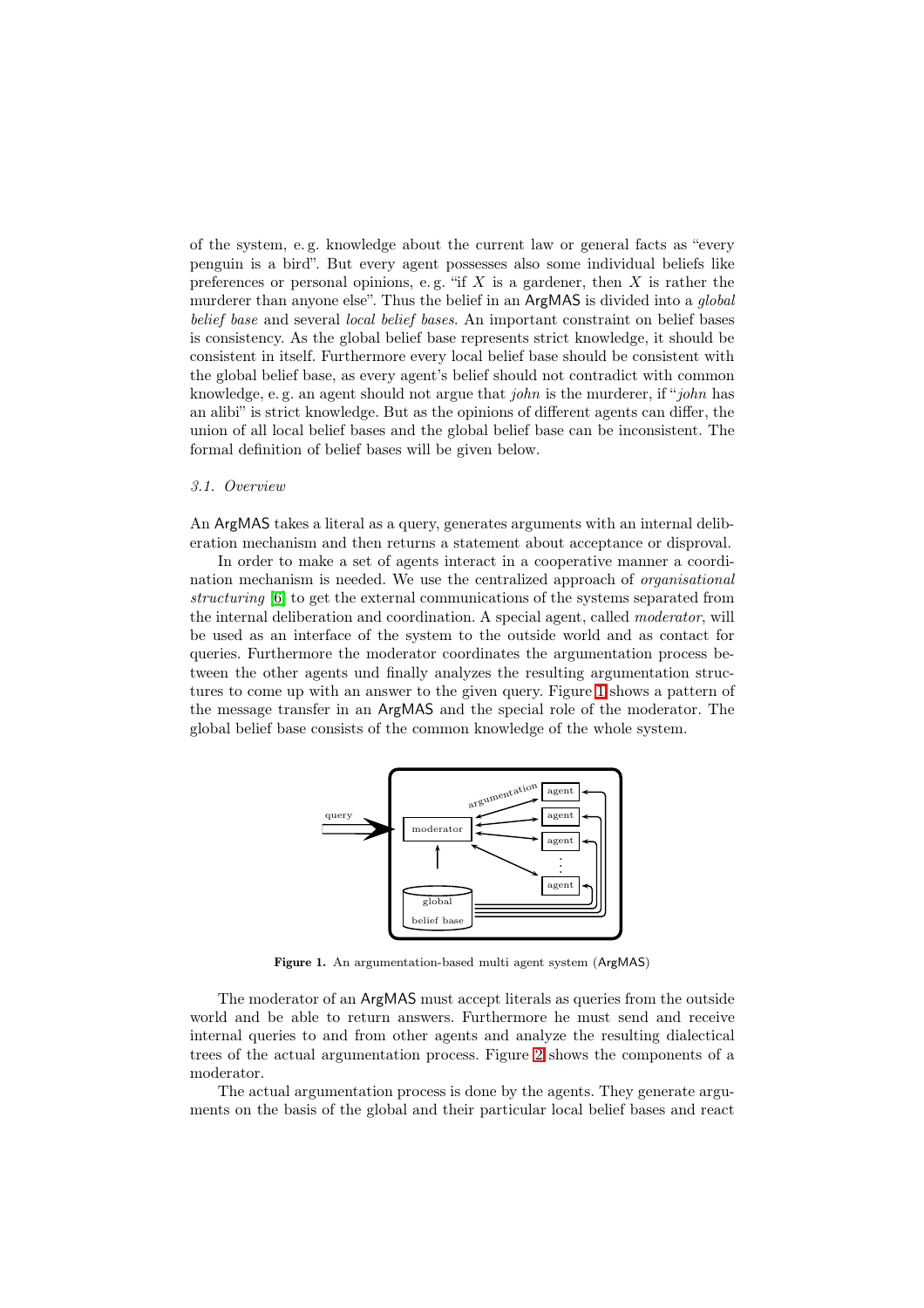

<span id="page-6-0"></span>Figure 2. The internal components of a moderator

on arguments of other agents with counterarguments. An agent must be capable of inferring new beliefs by using the defeasible rules of his local belief base and the strict rules of the global belief base. Based on these inferences he generates suitable counterarguments to arguments from other agents. As the proposed system is centralized an agent only has to communicate with the moderator and the latter arbitrates between the individual agents. Figure [3](#page-6-1) shows the components of an agent capable of argumentation. Notice that every agent has access to the global belief base and also has a local belief base.



<span id="page-6-1"></span>Figure 3. An argumentation-capable agent

In the next subsection we will formalize this argumentation process, the moderator and the agents.

## 3.2. Formalization

As stated above the belief of an ArgMAS is divided into global and local belief bases. While the global belief base contains strict knowledge and therefore is built of facts and strict rules, the local belief bases are assumed to comprise only defeasible rules.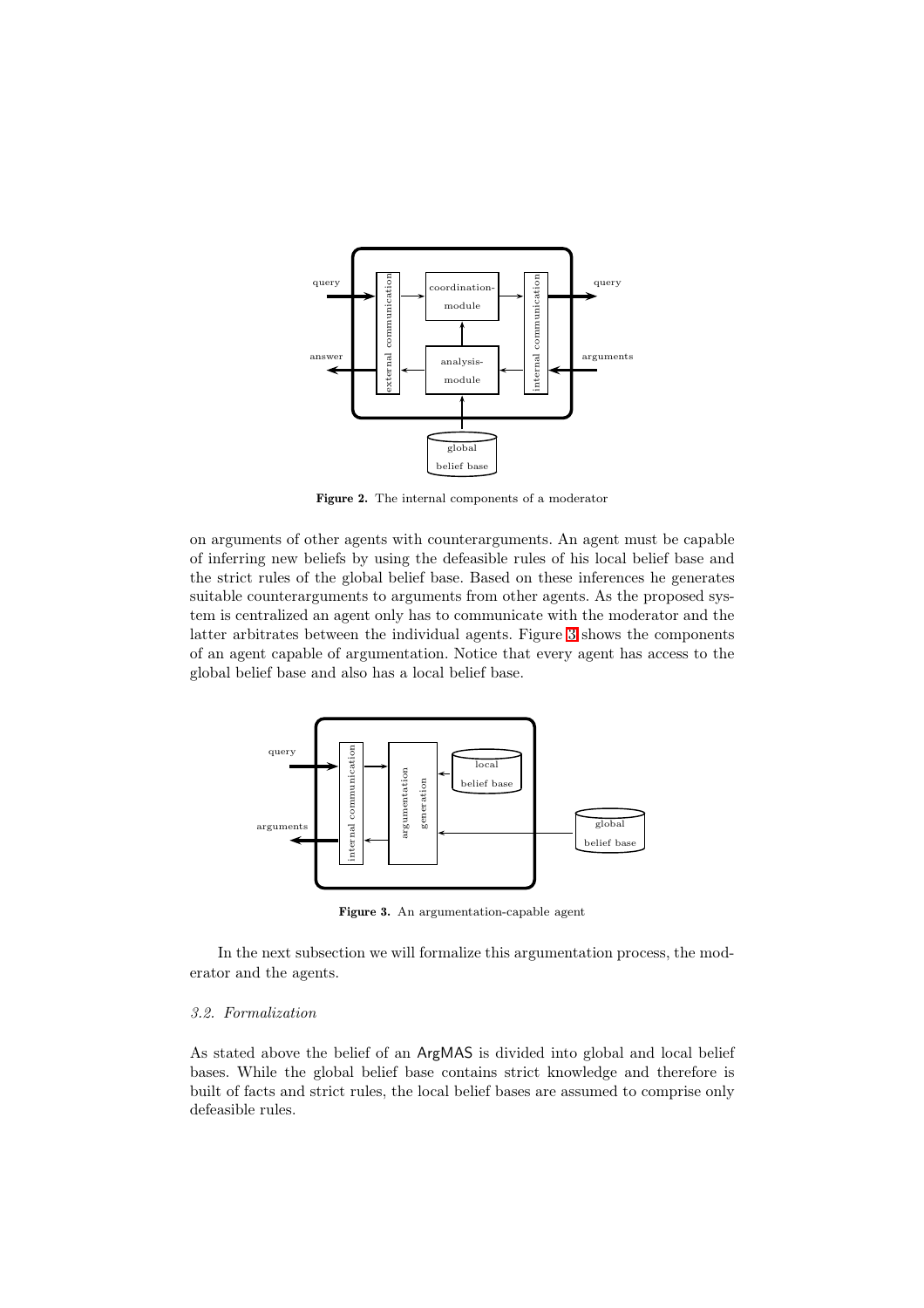Definition 13 (Belief bases). A global belief base Π is a non-contradictory set of strict rules and facts. A set of defeasible rules  $\Delta$  is called a *local belief base relative* to Π, if Π is a global belief base and  $\Pi \cup \Delta$  is non-contradictory.

Besides the data structures for knowledge representation the components of an ArgMAS consist of functions to realize argumentation generation and analysis. The moderator must be capable of checking argumentation sequences for acceptance and evaluation of dialectical trees. Therefore in this section the necessary functions will be formally specified.

As in Section [2](#page-1-1) the symbol  $\mathfrak L$  denotes the set of all literals that may appear in a belief base. Furthermore let  $R$  be the set of all defeasible rules, that can be constructed with literals from  $\mathfrak{L}, \Omega$  the set of all possible arguments that can be built using rules from  $\mathcal R$  and conclusions from  $\mathfrak L$ ,  $\Sigma$  the set of all sequences of arguments from  $\Omega$  and  $\Upsilon$  the set of all dialectical trees of arguments from  $\Omega$ .

We start with formal description of the functional components of a moderator.

**Definition 14** (Analysis function). An *analysis function*  $\chi$  is a function  $\chi$ :  $\Upsilon \to \{0, 1\}$ , such that for every dialectical tree  $v \in \Upsilon$  it holds  $\chi(v) = 1$  iff the root argument of  $v$  is undefeated.

The definition of an analysis function is independent of the definition of dialectical trees.

**Example 5.** Let  $v \in \Upsilon$  be a dialectical tree according to Definition [10](#page-4-0) and let  $v^*$ be the corresponding marked dialectical tree. Then the analysis function  $\chi_D$  is defined as  $\chi_D(v) = 1$  iff the root of  $v^*$  "undefeated" and  $\chi_D(v) = 0$  otherwise.

An acceptance function tests a given argument sequence for acceptance.

**Definition 15** (Acceptance function). An *acceptance function*  $n$  is a function  $n$ :  $\Sigma \to \{0,1\}$ , such that for every argument sequence  $\Lambda \in \Sigma$  it holds  $\eta(\Lambda) = 1$  iff  $\Lambda$  is accepted.

**Example 6.** Let  $\succ$  be a preference relation among arguments. Then the acceptance function  $\eta_{D, \succ}$  is defined as  $\eta_{D, \succ}(\Lambda) = 1$  iff  $\Lambda$  is acceptable with respect to  $\succ$  and  $\eta_{\mathsf{D}}\left(\Lambda\right)=0$  otherwise.

Let  $\mathfrak{P}(S)$  denote the power set of S.

**Definition 16** (Decision function). A decision function  $\mu$  is a function  $\mu : \mathfrak{P}(\Upsilon) \rightarrow$ {YES,NO,UNDECIDED,UNKNOWN}.

A decision function  $\mu$  maps a set of dialectical trees to the suitable answer of the system. It is sufficient to define  $\mu$  only on sets of dialectical trees with root arguments for or against the same atom as no other dialectical tree can be generated in an argumentation process for this particular atom.

**Example 7.** Let the moderator decide the answer to a query  $p$  on the basis of Definition [12.](#page-4-1) Let  $Q \subseteq \Upsilon$  such that all root arguments of dialectical trees in  $Q$ are arguments for p or for  $\bar{p}$ , then the decision function  $\mu_{\rm D}$  is defined as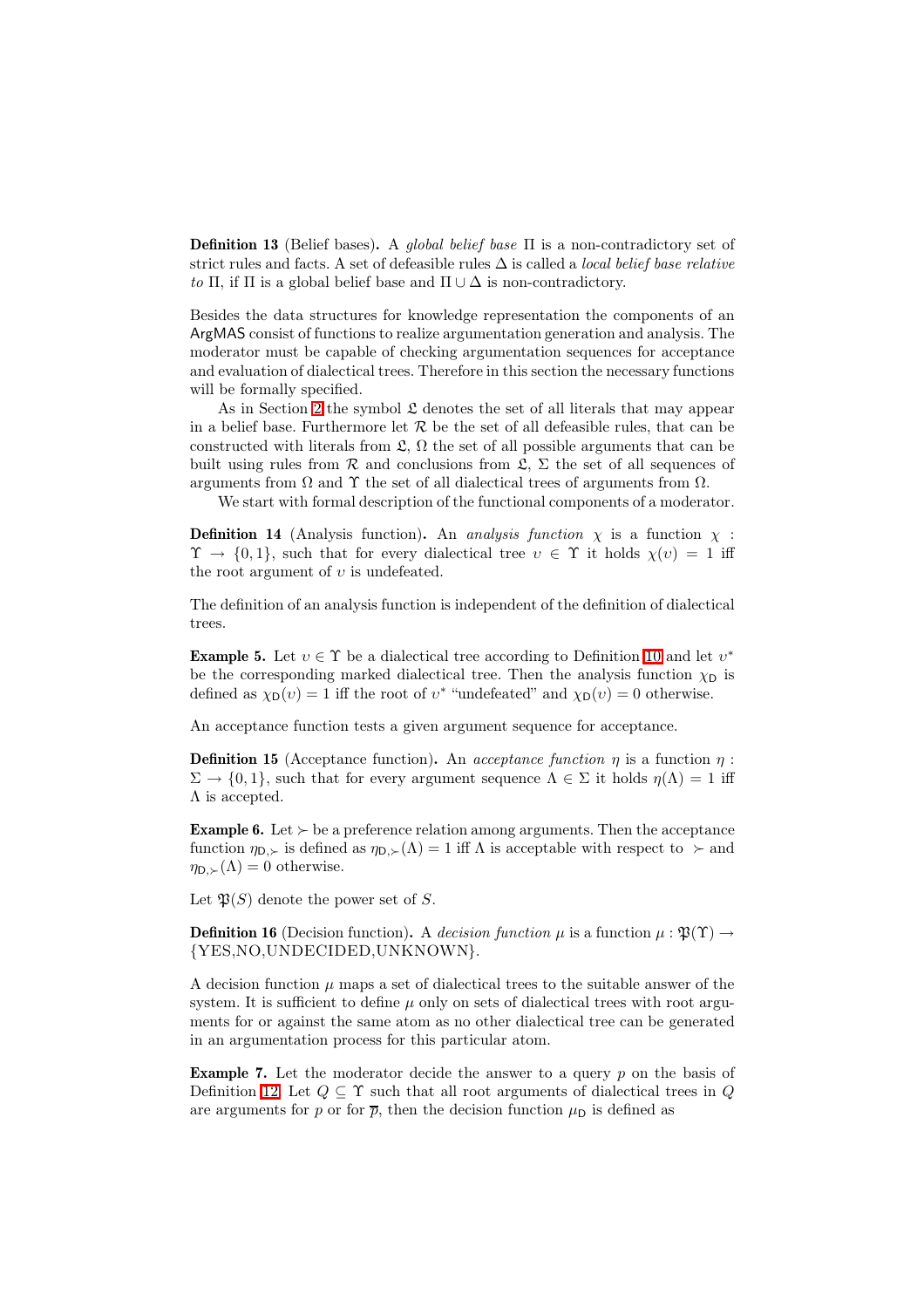- 1.  $\mu_D(Q) = \text{YES},$  if there exists a dialectical tree  $v \in Q$  s.t. the root of v is an argument for p and  $\chi_{\mathsf{D}}(v) = 1$ .
- 2.  $\mu_D(Q) = \text{NO}$ , if there exists a dialectical tree  $v \in Q$  s.t. the root of v is an argument for  $\bar{p}$  and  $\chi_{\text{D}}(v) = 1$ .
- 3.  $\mu_D(Q) = \text{UNDECIDED}$ , if  $\chi_D(v) = 0$  for all  $v \in Q$ .
- 4.  $\mu_D(Q) = \text{UNKNOWLEDN}$ , if p is not in the language  $(p \notin \mathcal{L})$ .

**Definition 17** (Moderator). A moderator is a tuple  $(\mu, \chi, \eta)$  with a decision function  $\mu$ , an analysis function  $\chi$  and an acceptance function  $\eta$ . A moderator  $(\mu, \chi, \eta)$ is called a DeLP-moderator, if  $\mu = \mu_D$ ,  $\chi = \chi_D$  and  $\eta = \eta_{D, \succ}$  for a given preference relation ≻ among arguments.

An agent of an ArgMAS has to provide two functions: On the one hand he must be capable of generating initial arguments based on given literals and on the other hand he must be capable of generating counterarguments to arguments given by other agents.

**Definition 18** (Root argument function). Let  $\Pi$  be a global belief base and let  $\Delta$ be a local belief base. A *root argument function*  $\varphi_{\Pi,\Delta}$  relative to  $\Pi$  and  $\Delta$  is a function  $\varphi_{\Pi,\Delta}: \mathfrak{L} \to \mathfrak{P}(\Omega)$ , such that for every literal  $h \in \mathfrak{L}$  the set  $\varphi_{\Pi,\Delta}(h)$  is a set of arguments for h or for  $\overline{h}$  from  $\Pi$  and  $\Delta$ .

To guarantee autonomy in argument generation of an agent, every agent has an own acceptance function  $\eta$  to test his generated arguments on acceptance in the current argument sequence. On the basis of  $\eta$  the counterargument function is defined as follows

Definition 19 (Counterargument function). Let  $\Pi$  be a global belief base, let  $\Delta$ be a local belief base, and let  $\eta$  be an acceptance function. A *counterargument* function  $\psi_{\Pi,\Delta}$  relative to  $\Pi$  and  $\Delta$  is a function  $\psi_{\Pi,\Delta} : \Sigma \to \mathfrak{P}(\Omega)$ , such that for every argumentation sequence  $\Lambda \in \Sigma$  the set  $\psi_{\Pi,\Delta}(\Lambda)$  is a set of attacks from  $\Pi$ and  $\Delta$  on the last argument of  $\Lambda$  from  $\Omega$  and for every  $\langle \mathcal{B}, h \rangle \in \psi_{\Pi, \Delta}(\Lambda)$  it holds that  $\eta(\Lambda + \langle \mathcal{B}, h \rangle) = 1$ .

An agent of an ArgMAS is then defined as:

**Definition 20** (Agent). Let  $\Pi$  be a global belief base. An *agent* relative to  $\Pi$  is a tuple  $(\Delta, \varphi_{\Pi,\Delta}, \psi_{\Pi,\Delta}, \eta)$  with a local belief base  $\Delta$  relative to  $\Pi$ , a root argument function  $\varphi_{\Pi,\Delta}$ , a counterargument function  $\psi_{\Pi,\Delta}$  and an acceptance function  $\eta$ .

In the following we omit the subscripts  $\Pi$  and  $\Delta$  for root argument and counterargument functions when they are clear from context.

<span id="page-8-0"></span>Putting things together, we define an argumentation-based multi agent system to consist of one moderator, a global belief base and a set of agents:

Definition 21 (Argumentation-based multi agent system). An argumentationbased multi agent system (ArgMAS) is a tuple  $(M, \Pi, \{A_1, \ldots, A_n\})$  with a moderator M, a global belief base  $\Pi$  and agents  $A_1, \ldots, A_n$  relative to  $\Pi$ .

We now develop a functional description of the actual argumentation process to determine the answer to a query  $h \in \mathfrak{L}$ .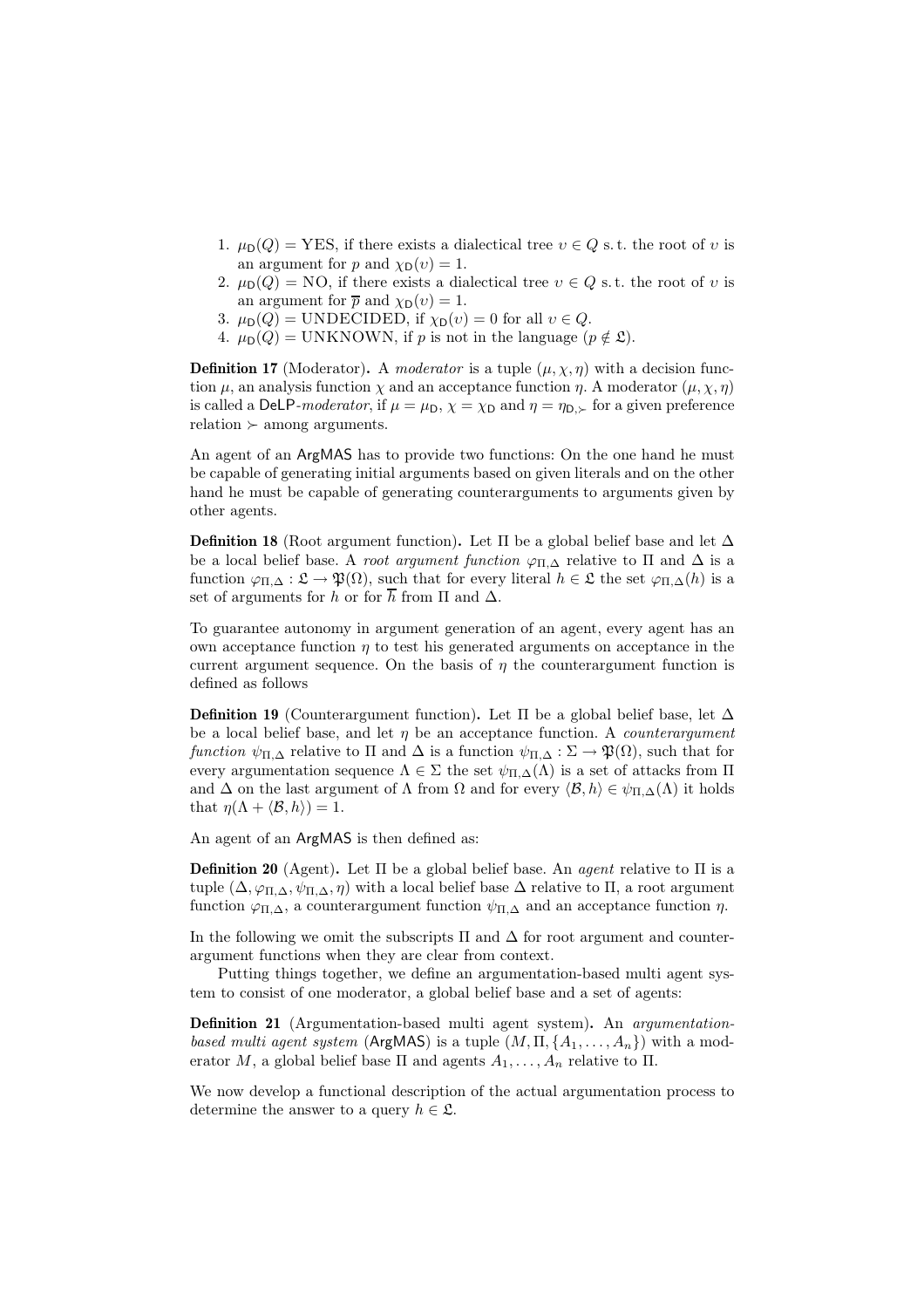**Definition 22** (Argumentation product). Let  $h \in \mathcal{L}$  be a query and  $T =$  $(M, \Pi, \{A_1, \ldots, A_n\})$  an ArgMAS with  $M = (\mu, \chi, \eta)$  and  $A_i = (\Delta_i, \varphi_i, \psi_i, \eta_i)$  for  $1 \leq i \leq n$ . A dialectical tree v is called *argumentation product* of T and h, iff the following conditions hold: 1.) there exists a j with  $1 \leq j \leq n$ , such that the root of v is an element of  $\varphi_i(h)$ , and 2.) for every path  $\Lambda = [\langle A_1, h_1 \rangle, \ldots, \langle A_n, h_n \rangle]$ in v and the set K of child nodes of  $\langle A_n, h_n \rangle$  it holds  $K = {\langle \langle \mathcal{B}, h' \rangle | \langle \mathcal{B}, h' \rangle \in \mathbb{R}^n}$  $\psi_1(\Lambda) \cup \ldots \cup \psi_n(\Lambda)$  and  $\eta(\Lambda + \langle \mathcal{B}, h' \rangle) = 1$   $(K$  is the set of all acceptable attacks on  $Λ$ ).

The answer behaviour of an ArgMAS is based on the argumentation products and the decision function of the moderator:

**Definition 23** (Answer behaviour). Let  $h \in \mathcal{L}$  be a query,  $T = (M, \Delta, \{A_1, \ldots, A_n\})$ an ArgMAS with  $M = (\mu, \chi, \eta)$  and let  $\{v_1, \ldots, v_n\}$  be the set of all argumentation products of T and h. The answer  $A(T, h)$  of T on the query h is  $A(T, h) = \mu({v_1, \ldots, v_n}).$ 

The possible answers of an ArgMAS to a query are therefore YES, NO, UNDE-CIDED and UNKNOWN as it is for general DeLP.

#### <span id="page-9-0"></span>4. Comparison with general Defeasible Logic Programming

In this section we compare the distributed framework for defeasible argumentation with general DeLP. As the definition of the components of an ArgMAS are based upon DeLP the comparison is realized via translation of an DeLP-program into an ArgMAS. We will show, that the answer behaviour of the original system and its translated counterpart will remain the same in most cases. All proofs of the following theorems can be found in an extended version of this paper [\[10\]](#page-11-6).

For this section, the acceptance functions of all agents are identical with the acceptance function of the moderator, as this is also the situation in ordinary DeLP. Furthermore the root argument and counterargument functions of all agents are maximal, i. e. these functions always return the maximal set of possible arguments with respect to their beliefs.

To translate a DeLP-program  $P$  into an ArgMAS and maintain consistent belief bases, the set of defeasible rules of  $P$  have to be appropriatly divided among several agents. To sustain identical answer behaviours a very naive translation will suffice.

**Definition 24** (Argument-based rule-division). Let  $P$  be a de.l.p. and Q the set of all arguments of P. Then the *argument-based rule-division AD(P)* of P is defined by  $AD(\mathcal{P}) = \{ \mathcal{A} | \langle \mathcal{A}, h \rangle \in Q \}.$ 

For every possible argument  $\langle A, h \rangle$  there will be one agent with a local belief base A. As arguments are consistent by definition, every agent has a consistent belief base. Furthermore no argument gets lost by translation of a DeLP into an ArgMAS.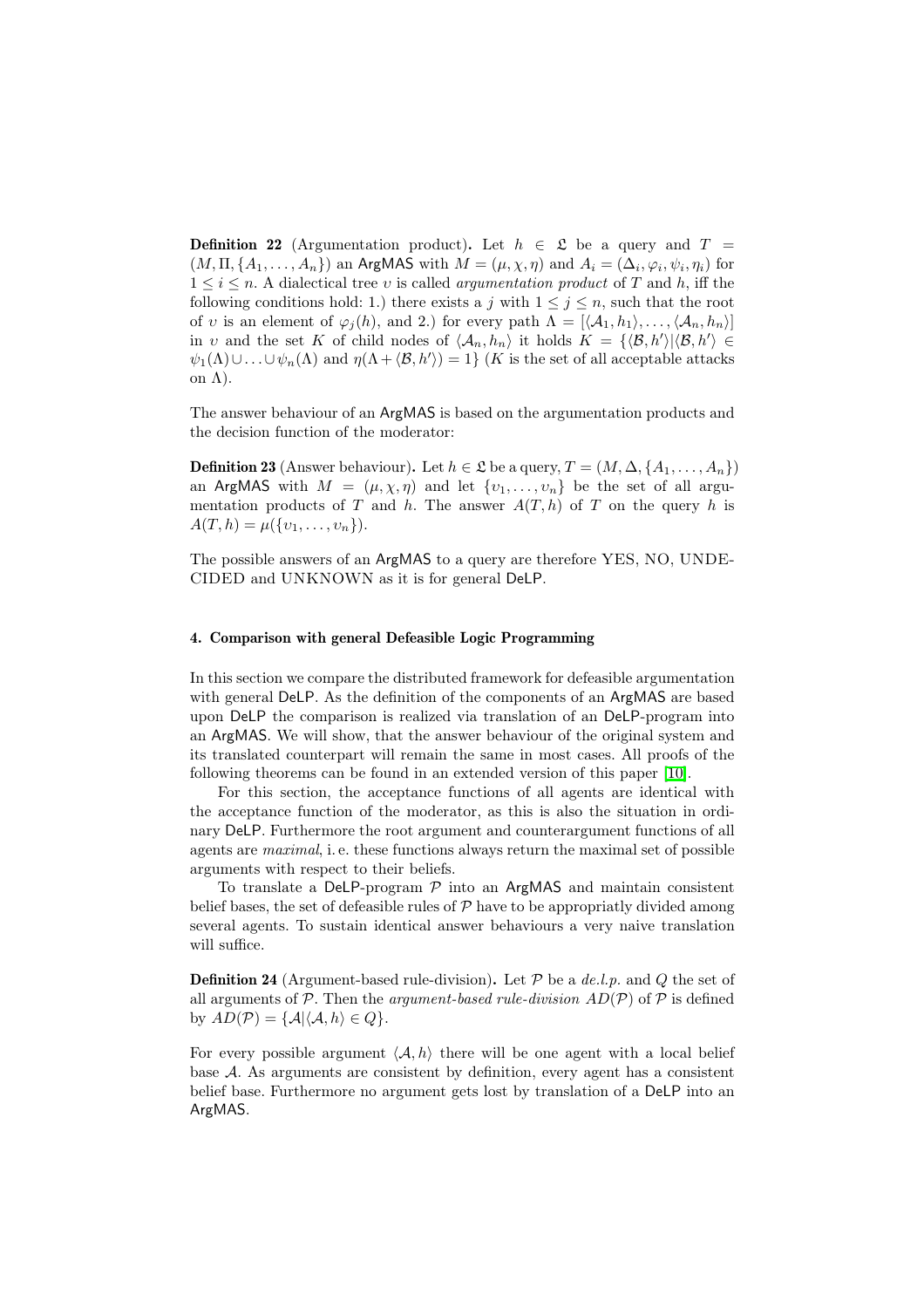**Definition 25** (P-Induced ArgMAS). Let  $AD(\mathcal{P}) = {\Delta_1, \ldots, \Delta_n}$  the argumentbased rule-devision of a de.l.p.  $\mathcal{P} = (\Pi, \Delta)$ . Let  $A_1, \ldots, A_n$  be agents with local belief bases  $\Delta_1, \ldots, \Delta_n$  respectively and let M be a DeLP-moderator. Then  $T =$  $(M, \Pi, \{A_1, \ldots, A_n\})$  is the P-induced ArgMAS.

As the local belief bases of the agents  $A_1, \ldots, A_n$  are consistent by construction, every P-induced ArgMAS is indeed an ArgMAS according to Definition [21.](#page-8-0) Furthermore the answer behaviour of the  $P$ -induced ArgMAS is identical with the answer behaviour of  $P$  given identical preference relations for arguments.

**Theorem 1.** Let  $\mathcal{P} = (\Pi, \Delta)$  be a de.l.p. und let  $T = (M, \Pi, \{A_1, \ldots, A_n\})$  be the P-induced ArgMAS. Let h be a query to P and A the answer of P, e.g.  $A \in \{YES, NO, UNDECIDED, UNKNOWN\}$ . Then A is also the answer of T to h.

So every de.l.p. can be transformed into an ArgMAS while preserving its answer behaviour. The converse naive translation of an ArgMAS into a  $de.l.p.$  is not so easily possible without some restrictions.

**Definition 26** (T-induced de.l.p.). Let  $T = (M, \Pi, \{A_1, \ldots, A_n\})$  be an ArgMAS with a DeLP-moderator M and let  $\Delta_1, \ldots, \Delta_n$  be the local belief base of agents  $A_1, \ldots, A_n$ . Then  $\mathcal{P} = (\Pi, \Delta_1 \cup \ldots \cup \Delta_n)$  is called the *T*-induced de.l.p..

<span id="page-10-0"></span>For arbitrary local belief bases  $\Delta_1, \ldots, \Delta_n$  the answer behaviour of T and the T-induced  $de.l.p.$  is not necessarily the same as the following example shows.

**Example 8.** Let  $T = (M, \Pi, \{A_1, A_2\})$  be an ArgMAS and let  $\Delta_1$  and  $\Delta_2$ be the local belief bases of  $A_1$  and  $A_2$  with  $\Delta_1 = \{(b \prec a), (b \prec a, c)\}\$ and  $\Delta_2 = \{(\neg b \rightarrow a), (c \rightarrow d)\}\$ and let furthermore  $\Pi = \{a, d\}.$  Given the query b, T yields two argumentation products  $[\langle \{(b \prec a)\}, b \rangle, \langle \{(\neg b \prec a)\}, \neg b \rangle]$  and  $[\langle {\{\nabla \phi \prec a\}} \rangle, \neg b \rangle, \langle {\{\nabla \phi \prec a\}} \rangle, b \rangle].$  As the roots of both argumentation products will be marked "defeated", the answer of  $T$  on  $b$  is UNDECIDED.

The T-induced de.l.p.  $\mathcal{P} = (\Pi', \Delta')$  is given by  $\Pi' = \{a, d\}$  and  $\Delta =$  $\{(b \rightarrow a), (b \rightarrow a, c), (\neg b \rightarrow a), (c \rightarrow d)\}\$ and yields on the query b among others the argumentation product  $[\langle \{(b \prec a)\}, b \rangle, \langle \{(\neg b \prec a)\}, \neg b \rangle, \langle \{(b \prec a, c), (c \prec d)\}, b \rangle].$ As there the root will be marked with "undefeated", the answer of  $P$  on b is YES.

The reason for the different answer behaviour of T and  $\mathcal P$  in Example [8](#page-10-0) is the "misplaced" rule  $c \sim d$ , which can not be used for any argument on the query b by  $A_2$ . By forbidding "misplaced" rules in an ArgMAS, a translation into a  $de.l.p.$  with protection of answer behaviour is possible. This yields the notion of a well-formed ArgMAS.

**Definition 27** (Well-formed ArgMAS). Let  $T = (M, \Pi, \{A_1, \ldots, A_n\})$  be an ArgMAS and let  $\Delta_1, \ldots, \Delta_n$  the local belief bases of agents  $A_1, \ldots, A_n$ . Let furthermore  $P$  be the T-induced de.l.p.. T is called a well-formed ArgMAS iff for every argument  $\langle A, h \rangle$  in P there exist an  $i$   $(1 \leq i \leq n)$  with  $A \subseteq \Delta_i$ .

**Theorem 2.** Let  $T = (M, \Pi, \{A_1, \ldots, A_n\})$  be a well-formed ArgMAS and let  $\Delta_1, \ldots, \Delta_n$  be the local belief bases of agents  $A_1, \ldots, A_n$ . Let furthermore  $\mathcal P$  be